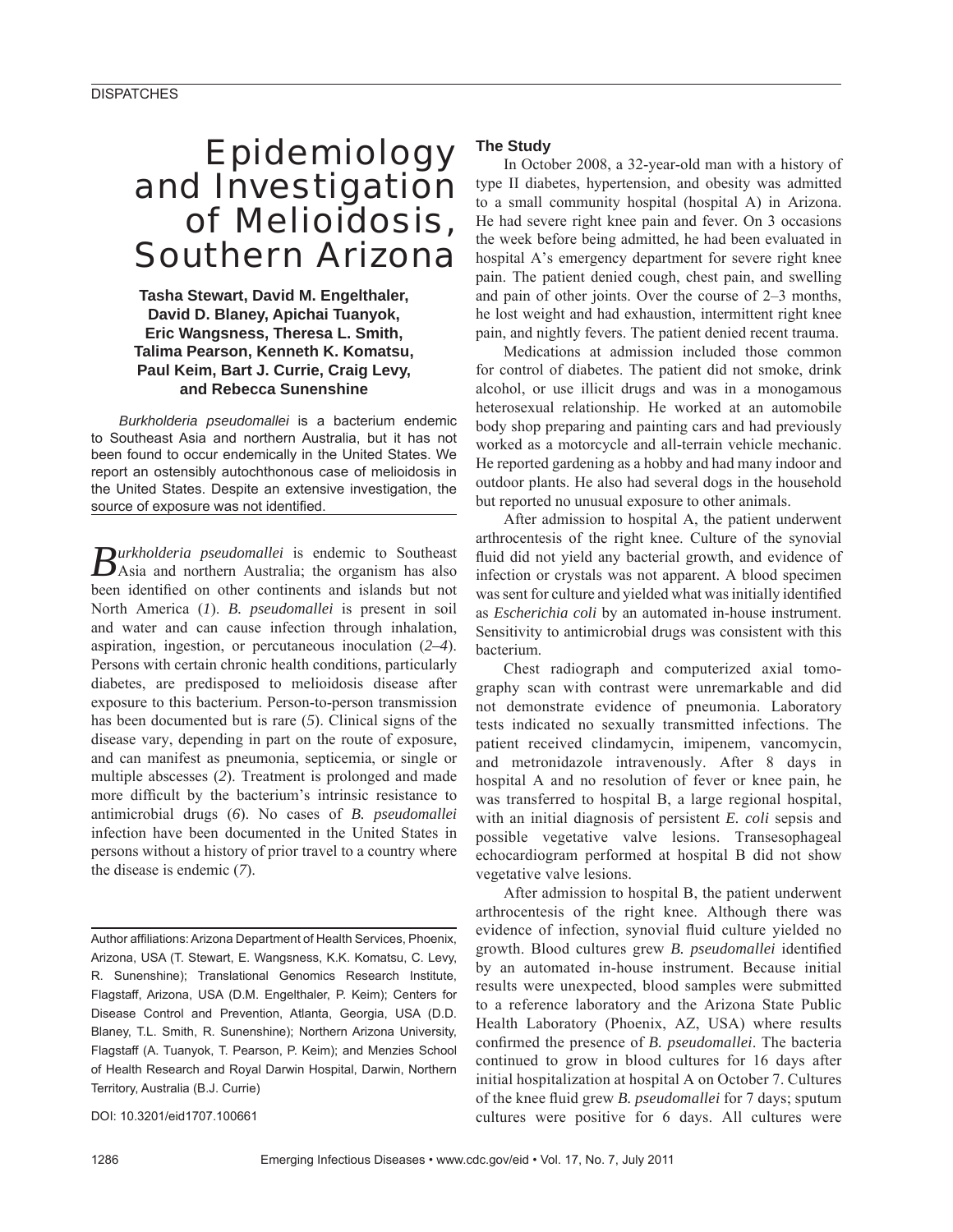negative 2 weeks before the patient was discharged from hospital B on December 5.

The patient's hospital course was complicated by respiratory failure that required intubation and ventilation, acute renal failure, pneumothorax and pneumoperitoneum, and anemia and hypotension. Fever resolved 21 days after admission to hospital A. Knee swelling persisted for  $\approx 6$ weeks. Antimicrobial therapy administered to the patient while he was an inpatient in hospital B included meropenem, moxifloxacin, vancomycin, ceftazidime, gentamicin, and trimethoprim/sulfamethoxazole. The patient was discharged with oral doxycycline and trimethoprim/sulfamethoxazole to a rehabilitation facility 7 weeks after his initial hospital admission.

Clinical isolates were analyzed to confirm *B*. *pseudomallei* infection and to determine the genetic origin of the isolate strain. Specimens from hospital A had been destroyed by the time the patient's melioidosis was diagnosed, which precluded the possibility of determining whether the presumptive *E. coli* infection was actual or misdiagnosed. After receipt at the Arizona State Public Health Laboratory, an isolate was submitted to the Centers for Disease Control and Prevention (Atlanta, GA, USA) for confirmation, and bacterial DNA was extracted and sent to the Translational Genomics Research Institute (Phoenix, AZ, USA) for genetic characterization. Molecular analyses determined that the isolate strain originated from Southeast Asia, most likely Malaysia, or a nearby country. Serologic testing performed 6 weeks post infection demonstrated a *B. pseudomallei* indirect hemagglutination assay titer of 160; any titer is considered positive in a person living in an area where the disease is nonendemic (*2*). Serum samples collected early in the course of illness were not available for testing.

The patient and his family were interviewed to determine travel history and possible sources of exposure. No lifetime travel outside of the United States and only limited intrastate and interstate travel were established. The epidemiologic investigation, therefore, focused on the patient's home and work sites. Possibilities for exposure included occupational exposure to imported vehicle parts, exposure to a person or object from a disease-endemic area, recreational exposure to imported soil or plants, or inoculation with contaminated medication.

Extensive investigation showed no evidence of exposure at the patient's worksite and no known exposure to any person or objects from a disease-endemic area. We conducted multiple on-site residential investigations, primarily focusing on the patient's self-reported history of exotic plant repotting. Plant soil and root samples were collected in and around the patient's home 6 weeks after diagnosis (winter), and 6 months later (summer) and were taken for analysis to the select agent laboratory of Northern

Arizona University (Flagstaff, AZ, USA). *B. pseudomallei* could not be cultured from any of the samples tested.

Infection may have occurred from exposure to contaminated medical products. Because the patient was initially hospitalized with sepsis identified as *E. coli*, sepsis might have been the source of his knee pain, and he was subsequently inoculated with *B. pseudomallei* during knee arthrocentesis or from a contaminated oral or intravenous medication. However, investigation of possible medication contamination did not yield any remarkable results.

## **Conclusions**

Despite extensive investigation, when, how, or where the patient was exposed to *B. pseudomallei* remains unclear. Although travel to a disease-endemic area including Southeast Asia was ruled out, molecular analysis of the etiologic agent showed that it was consistent with Southeast Asian origin.

This case demonstrates the difficulty in diagnosing a disease caused by a rare organism not endemic to the area and the complications that can ensue from delayed diagnosis. Unfortunately, we could not identify the source of exposure despite an aggressive epidemiologic, environmental, and laboratory investigation. Heightened awareness and surveillance by public health officials for this select agent is critical to learning more about the possible presence of *B. pseudomallei* in the United States.

#### **Acknowledgments**

We thank Gage Patterson for performing *B. pseudomallei* biochemical testing; Darla Hansen, Greg Moody, and Neil Karnes for assistance with the investigation; Kevin Freeman for performing the melioidosis serology; and Jay Gee, Mindy Glass, and Alex Hoffmaster for performing confirmatory tests.

Ms Stewart is an epidemiologist in the Vector-borne and Zoonotic Disease program at the Arizona Department of Health Services, Phoenix, Arizona, USA. Her work focuses on the epidemiology, surveillance, and mitigation of zoonotic diseases.

#### **References**

- 1. Currie BJ. Advances and remaining uncertainties in the epidemiology of *Burkholderia pseudomallei* and melioidosis. Trans R Soc Trop Med Hyg. 2008;102:225–7. doi:10.1016/j.trstmh.2007.11.005
- 2. Cheng AC, Currie BJ. Melioidosis: epidemiology, pathophysiology, and management. Clin Microbiol Rev. 2005;18:383–416. doi:10.1128/CMR.18.2.383-416.2005
- 3. Chierakul W, Winothai W, Wattanawaitunechai C, Wuthiekanum V, Rugtaengan T, Rattanalertnavee J, et al. Melioidosis in 6 tsunami survivors in southern Thailand. Clin Infect Dis. 2005;41:982–90. doi:10.1086/432942
- 4. Cheng AC, Jacups SP, Gal D, Mayo M, Currie BJ. Extreme weather events and environmental contamination are associated with caseclusters of melioidosis in the Northern Territory of Australia. Int J Epidemiol. 2005;35:323–9. doi:10.1093/ije/dyi271